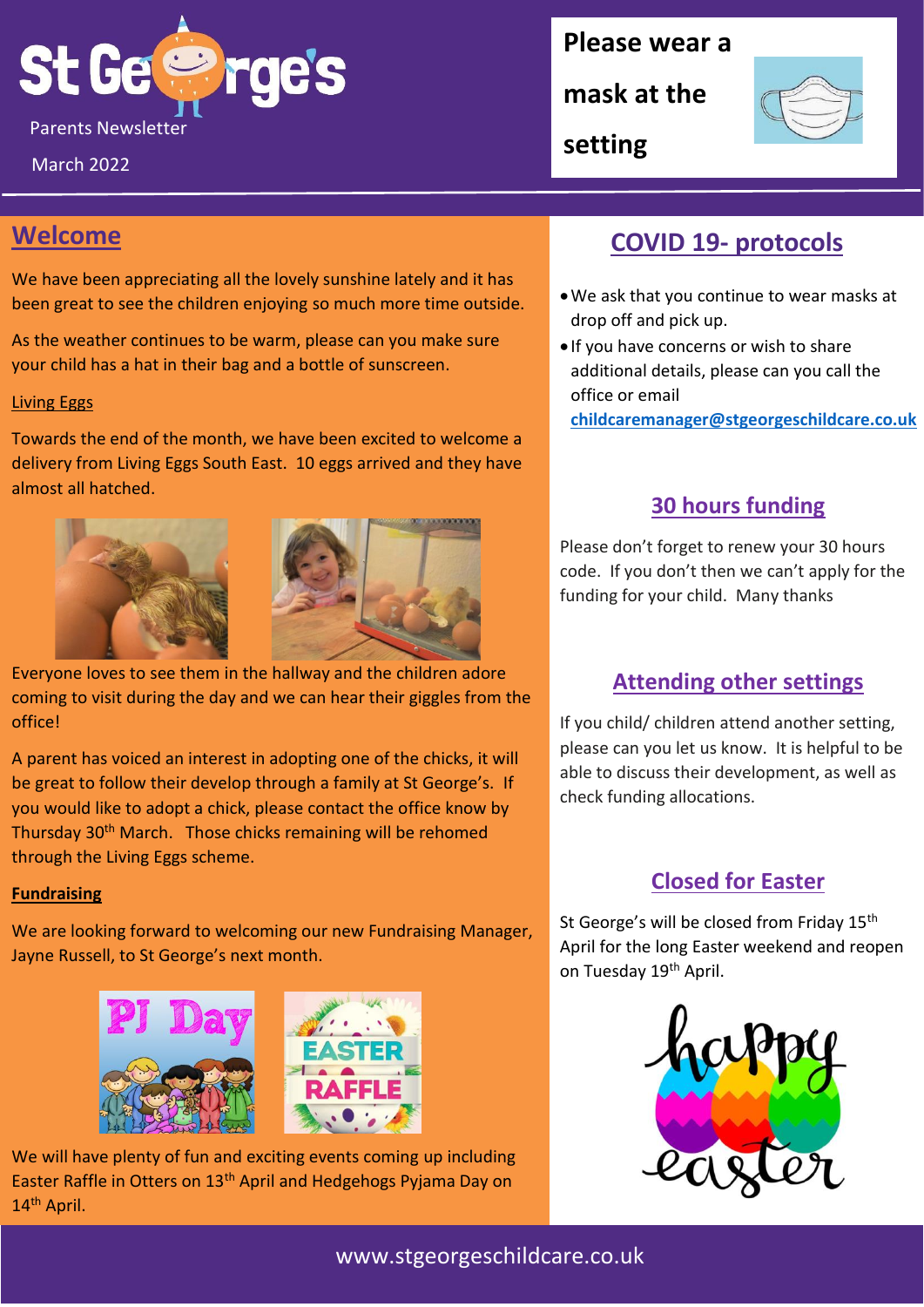# International Women's Day

This month we celebrated International Women's Day and the wonderful women who work at St George's.













# Holiday Club



We are running our Easter Holiday Club from Monday 4<sup>th</sup> April to Thursday 14th April and there are still some places available.

Please contact Kate via email [kate.foulkes@stgeorgeschildcare.co.uk](mailto:kate.foulkes@stgeorgeschildcare.co.uk) for a booking form.





| <b>Little Dragons</b><br>last day of<br>term                 | Friday 1st<br>April                                                      |
|--------------------------------------------------------------|--------------------------------------------------------------------------|
| <b>Easter Holiday</b><br>Club                                | Monday 4 <sup>th</sup><br>April to<br>Thursday<br>14 <sup>th</sup> April |
| St George's<br><b>CLOSED</b> for<br><b>Easter</b><br>weekend | Friday 15 <sup>th</sup> to<br>Monday 18 <sup>th</sup><br>April           |
| St George's<br>reopens                                       | Tuesday 19th<br>April                                                    |
| <b>Little Dragons</b><br>start of term                       | Tuesday 19th<br>April                                                    |
| <b>St George's</b><br>Day<br>celebrations                    | Friday 22nd                                                              |

## **Please review us**

[St George's Childcare, 7](https://www.daynurseries.co.uk/daynursery.cfm/searchazref/50001050GEOA/rcsid/1001#submit-review-tab)  [Chilston Road, Tunbridge](https://www.daynurseries.co.uk/daynursery.cfm/searchazref/50001050GEOA/rcsid/1001#submit-review-tab)  [Wells, Kent TN4 9LP](https://www.daynurseries.co.uk/daynursery.cfm/searchazref/50001050GEOA/rcsid/1001#submit-review-tab)  [\(daynurseries.co.uk\)](https://www.daynurseries.co.uk/daynursery.cfm/searchazref/50001050GEOA/rcsid/1001#submit-review-tab)

# **Facebook**



Visit St George's Facebook page to see the fun activities that the children and staff enjoy!

[www.facebook.com/StGeorgesChildcare](http://www.facebook.com/StGeorgesChildcare)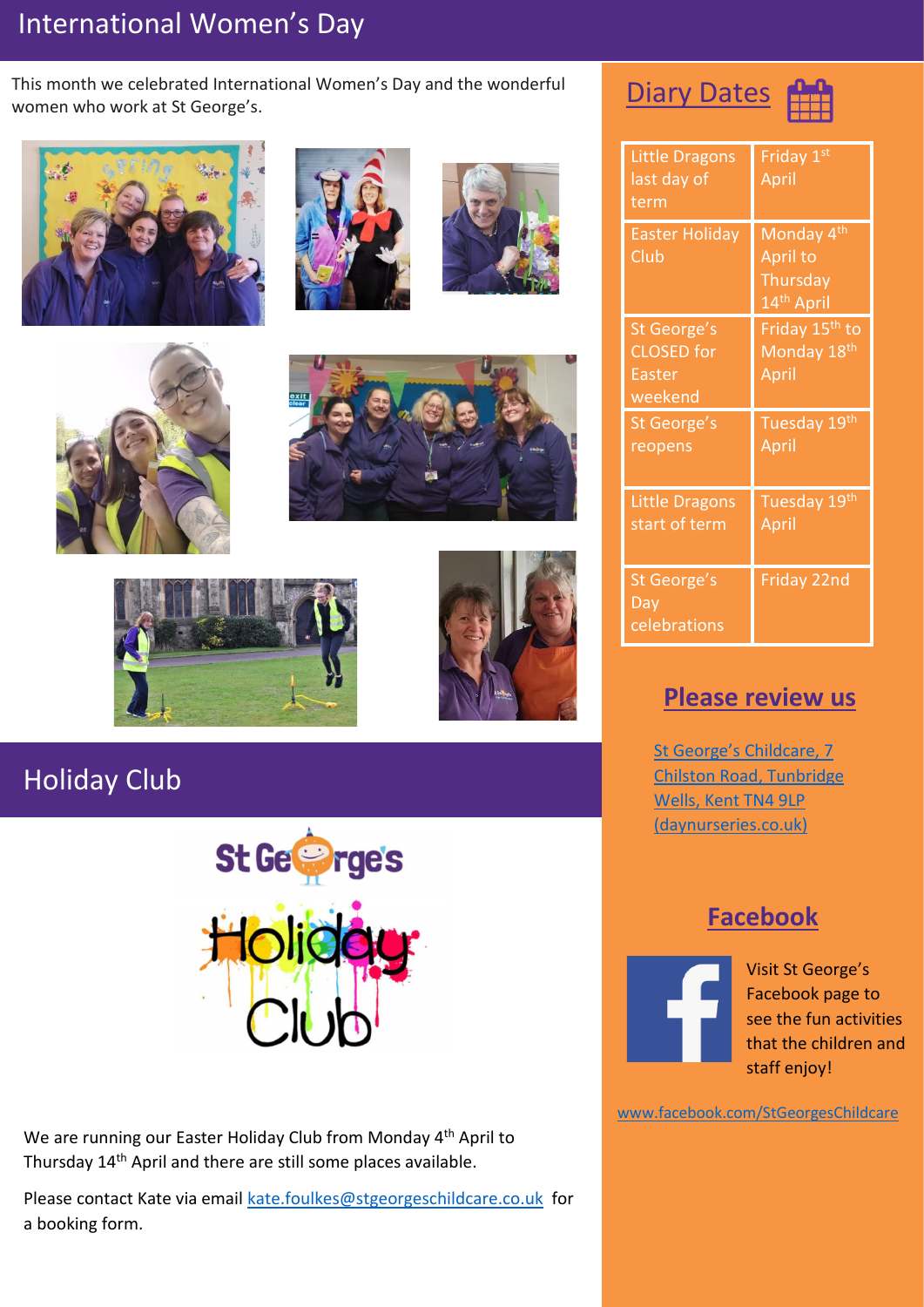

This month Squirrels have been exploring construction. The children have enjoyed using different blocks to create simple structures. This has helped the children think about how the blocks go together and has encouraged them to problem solve. We have also made different messy play, which the children have really enjoyed. We have used porridge oats, cornflour and lentils. The children loved using the different trucks and diggers to transport the messy play, this has encouraged them to use their fine motor skills and has also helped develop their hand eye coordination.

# Squirrels **Hedgehogs**

This month Hedgehogs have been preparing for Spring, they have been making chicks using feathers, tissue paper to make sunflowers and lambs using cotton wool. The children have enjoyed farm play in their messy tray and singing spring themed songs.

They have loved making their Mother's Day cards! We hope all the Mummies had a lovely Mother's Day.

The Hedgehogs team have said goodbye to some friends this month and we hope they have lots of fun as they move up to the Moles room.





# After School Club

Moles

After School Club children have had fun this month with a week dedicated to 'Harry Potter'.

They dressed up, experimented with some 'potions', took a ride on a broomstick to play quidditch and made some cakes.





The team decorated the ASC rooms with floating candles and created great back drop for all the children to pose like they were flying on a broomstick.

One of the parents brought in chocolate frogs and Bertie Botts every flavour beans.





Moles have spent this month looking at spring crafts and activities as well as celebrating World Book Day, science week and Holi festival of colours.

equipment, including puzzles and counting toys. The children are also really enjoying some of the new We're looking forward to starting Easter activities soon.